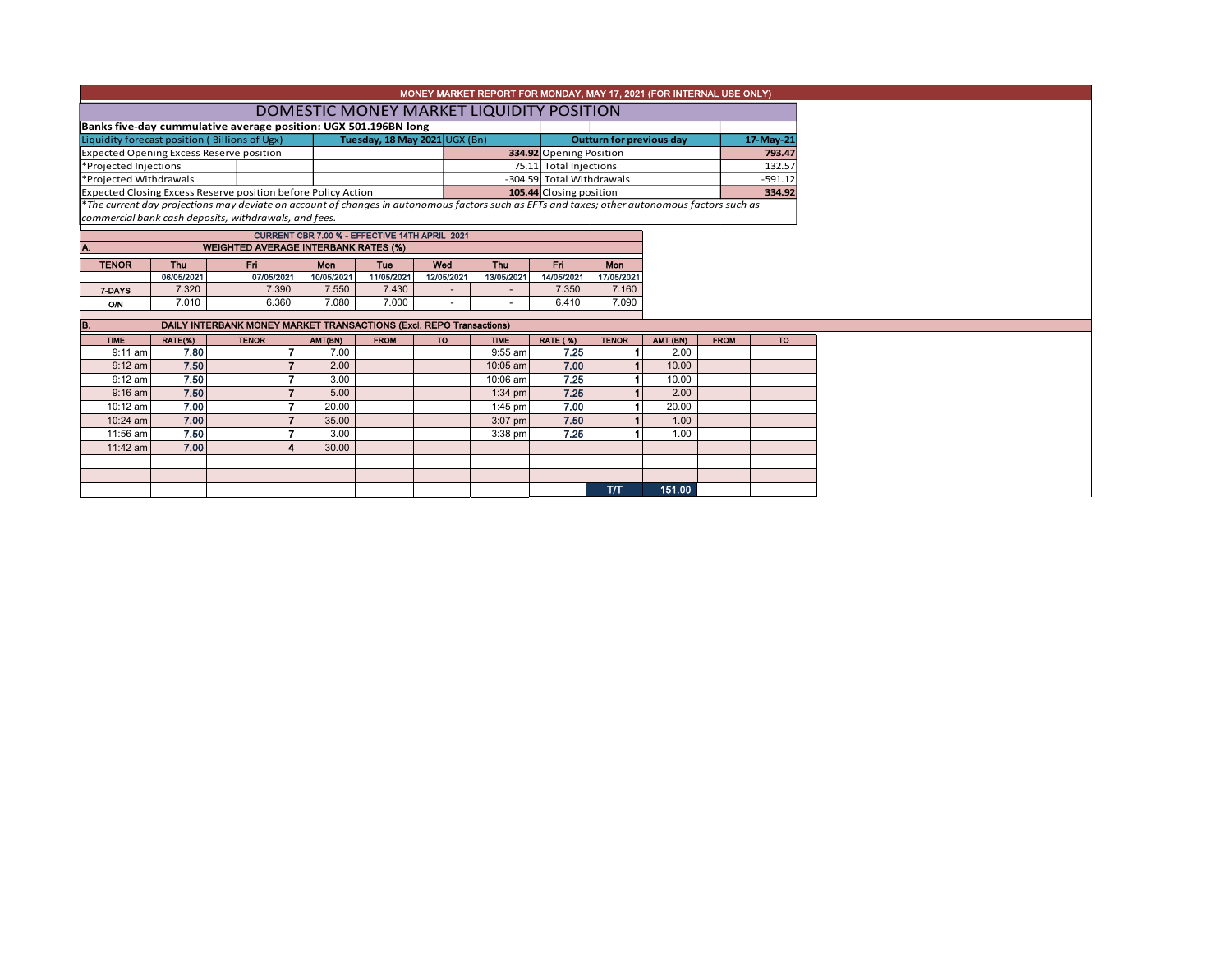

| D.               |             | MONETARY POLICY OPERATIONS MATURITIES PROFILE: (20 MAY 2021 - 17 JUNE 2021) |                          |             |                          |              |
|------------------|-------------|-----------------------------------------------------------------------------|--------------------------|-------------|--------------------------|--------------|
| <b>DATE</b>      | <b>THUR</b> | <b>THUR</b>                                                                 | <b>FRI</b>               | <b>THUR</b> |                          | <b>TOTAL</b> |
|                  | 20-May-21   | 27-May-21                                                                   | 04-Jun-21                | 10-Jun-21   | 17-Jun-21                |              |
| <b>REPO</b>      | 837.91      |                                                                             | $\overline{\phantom{a}}$ |             | $\overline{\phantom{a}}$ | 837.91       |
| <b>REV REPO</b>  |             |                                                                             | $\overline{\phantom{a}}$ |             | ۰                        | -            |
| <b>DEPO AUCT</b> | 58.40       | 96.10                                                                       | 137.30                   | 39.10       | 69.10                    | 400.00       |
| <b>TOTALS</b>    | 896.31      | 96.10                                                                       | 137.30                   | 39.10       | 69.10                    | 1.237.91     |

Total O/S Deposit Auction balances held by BOU up to 08 JULY 2021: UGX 1,028 BN Total O/S Repo, Reverse Repo & Deposit Auction balances held by BOU: UGX 1,865 BN

|                                     | (EI) STOCK OF TREASURY SECURITIES         |                                                                                       |                  | <b>Eii</b><br><b>MONETARY POLICY MARKET OPERATIONS</b> |                            |                                                |                  |                |              |                |  |  |  |  |
|-------------------------------------|-------------------------------------------|---------------------------------------------------------------------------------------|------------------|--------------------------------------------------------|----------------------------|------------------------------------------------|------------------|----------------|--------------|----------------|--|--|--|--|
| LAST TBIILS ISSUE DATE: 06-MAY-2021 |                                           |                                                                                       |                  |                                                        |                            | (VERTICAL REPOS, REV-REPOS & DEPOSIT AUCTIONS) |                  |                |              |                |  |  |  |  |
|                                     | On-the-run O/S T-BILL STOCKs (Bns-UGX)    |                                                                                       | 6.027.65         | 18/05/2021                                             | OMO                        | <b>ISSUE DATE</b>                              | <b>AMOUNT</b>    | <b>WAR</b>     | <b>RANGE</b> | <b>TENOR</b>   |  |  |  |  |
|                                     | On-the-run O/S T-BONDSTOCKs(Bns-UGX)      |                                                                                       | 19 201.78        | 18/05/2021 REPO                                        |                            | $08$ -Apr $-$                                  | 923.00           | 7.000          |              | 7              |  |  |  |  |
|                                     | <b>TOTAL TBILL &amp; TBOND STOCK- UGX</b> |                                                                                       | 25,229.43        |                                                        | <b>REPO</b>                | 09-Apr -                                       | 115.00           | 7.000          |              | 6              |  |  |  |  |
| O/S=Outstanding                     |                                           |                                                                                       |                  |                                                        | <b>REPO</b>                | $12$ -Apr $\vert$ -                            | 238.00           | 7.000          |              | 3              |  |  |  |  |
| <b>MATURITY</b>                     | TOTAL STOCK YTM (%)                       |                                                                                       | <b>CHANGE IN</b> |                                                        | <b>REPO</b>                | 14-Apr -                                       | 45.00            | 7.000          |              |                |  |  |  |  |
|                                     | (BN UGX)                                  | AT CUT OFF*                                                                           | YTM (+/-)        |                                                        | <b>DAUT</b>                | $15-Apr$ -                                     | 12.93            | 7.402          |              | 28             |  |  |  |  |
| 191                                 | 72.06                                     | 6.920                                                                                 | $-0.091$         |                                                        | <b>DAUT</b>                | $15$ -Apr $-$                                  | 28.77            | 7.516          |              | 56             |  |  |  |  |
| 182                                 | 421.82                                    | 9.749                                                                                 | $-0.201$         |                                                        | <b>REPO</b>                | 15-Apr                                         | 923.00           | 7.000          |              | $\overline{7}$ |  |  |  |  |
| 364                                 | 5,533.76                                  | 11.400                                                                                | $-0.328$         |                                                        | <b>DAUT</b>                | 22-Apr -                                       | 43.56            | 7.313          |              | 28             |  |  |  |  |
| 2YR                                 |                                           | 13.000                                                                                | $-0.550$         |                                                        | DAUT                       | $22$ -Apr $-$                                  | 68.31            | 7.585          |              | 56             |  |  |  |  |
| 3YR                                 |                                           | 12.800                                                                                | $-1.197$         |                                                        | <b>REPO</b>                | $22$ -Apr $-$                                  | 726.00           | 7.000          |              | $\overline{7}$ |  |  |  |  |
| 5YR                                 | 1.589.27                                  | 15.100                                                                                | $-1.400$         |                                                        | <b>REPO</b>                | 26-Apr -                                       | 213.00           | 7.000          |              | 3              |  |  |  |  |
| <b>10YR</b>                         | 9.147.22                                  | 15.970                                                                                | $-0.030$         |                                                        | <b>REPO</b>                | $28-Apr$ -                                     | 452.50           | 7.000          |              |                |  |  |  |  |
| <b>15YR</b>                         | 7.447.58                                  | 14.400                                                                                | $-1.700$         |                                                        | DAUT                       | 29-Apr -                                       | 74.58            | 7.326          |              | 28             |  |  |  |  |
| <b>20YR</b>                         | 1.017.70                                  | 16.990                                                                                | $-0.510$         |                                                        | <b>DAUT</b>                | 29-Apr                                         | 93.91            | 7.584          |              | 56             |  |  |  |  |
|                                     |                                           | Cut OFF is the lowest price/ highest yield that satisfies the auction awarded amount. |                  |                                                        | <b>REPO</b>                | 29-Apr                                         | 1.063.00         | 7.000          |              | $\overline{7}$ |  |  |  |  |
|                                     |                                           |                                                                                       |                  |                                                        | <b>REPO</b>                | 30-Apr -                                       | 72.00            | 7.000          |              | 6              |  |  |  |  |
|                                     |                                           |                                                                                       |                  |                                                        | <b>REPO</b>                | 04-May -                                       | 187.50           | 7.000          |              | $\overline{2}$ |  |  |  |  |
|                                     |                                           |                                                                                       |                  |                                                        | DAUT                       | 06-May -                                       | 40.07            | 7.280          |              | 29             |  |  |  |  |
|                                     |                                           |                                                                                       |                  |                                                        | <b>DAUT</b>                | 06-May -                                       | 500.38           | 7.717          |              | 56             |  |  |  |  |
|                                     |                                           |                                                                                       |                  |                                                        | <b>REPO</b><br><b>REPO</b> | $06$ -May<br>$10$ -May $-$                     | 425.00<br>600.50 | 7.000<br>7.000 |              | 7<br>3         |  |  |  |  |
|                                     |                                           |                                                                                       |                  |                                                        | <b>REPO</b>                | 11-May                                         | 283.00           |                |              | $\overline{2}$ |  |  |  |  |
|                                     |                                           |                                                                                       |                  |                                                        | DAUT                       |                                                |                  | 7.000          |              |                |  |  |  |  |
|                                     |                                           |                                                                                       |                  |                                                        |                            | $14$ -May $-$                                  | 26.75            | 7.662          |              | 55             |  |  |  |  |
|                                     |                                           |                                                                                       |                  |                                                        | <b>DAUT</b><br><b>REPO</b> | 14-May -                                       | 9.95             | 7.326          |              | 27             |  |  |  |  |
|                                     |                                           |                                                                                       |                  |                                                        |                            | 14-May                                         | 742.00           | 7.000          |              | 6              |  |  |  |  |
|                                     |                                           |                                                                                       |                  |                                                        | <b>REPO</b>                | 17-May -<br>WAR-Weighted Average Rate          | 95.00            | 7.000          |              | 3              |  |  |  |  |
|                                     |                                           |                                                                                       |                  |                                                        |                            |                                                |                  |                |              |                |  |  |  |  |

WAR-Weighted Average Rate